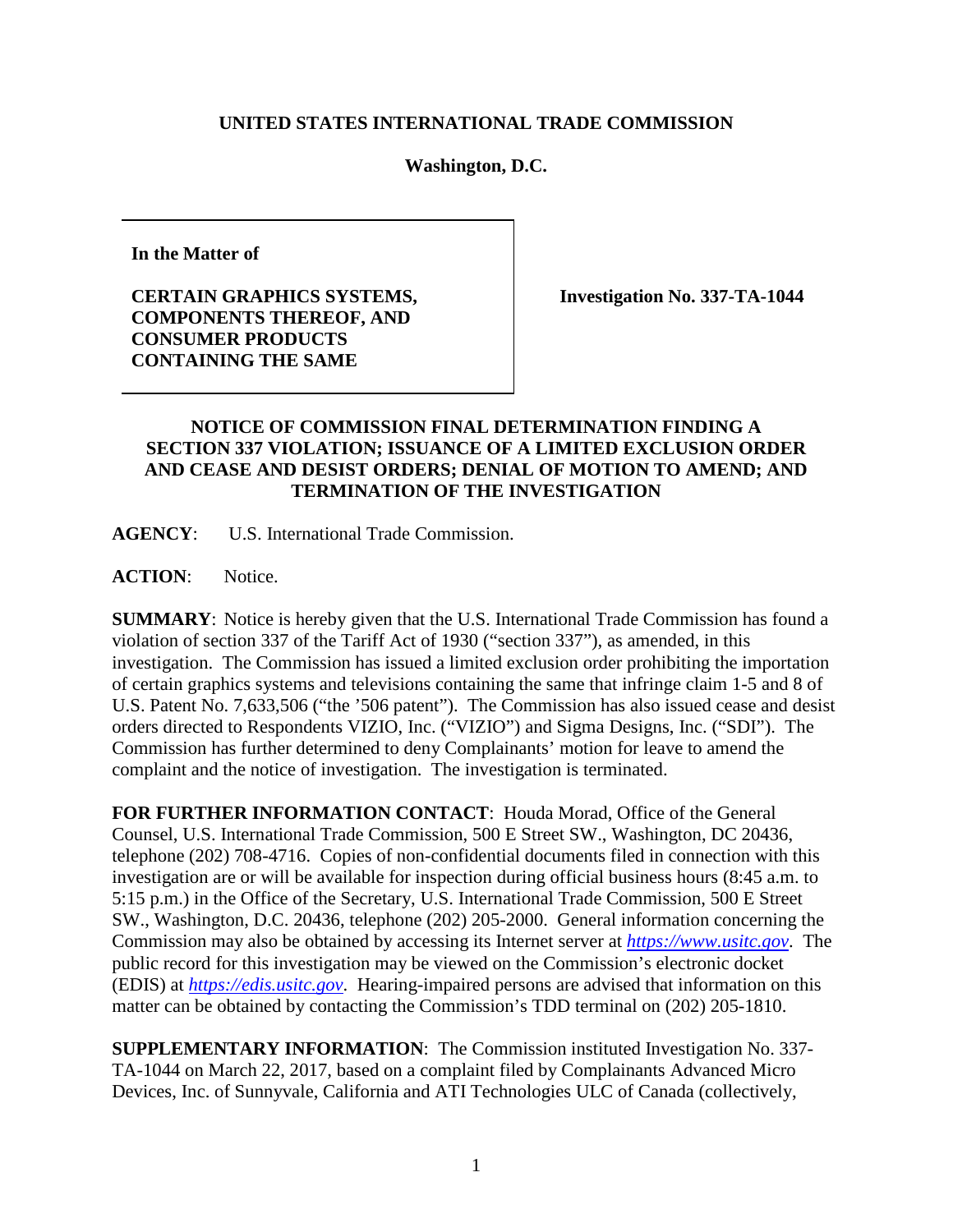"AMD" or "Complainants"). *See* 82 FR 14748 (Mar. 22, 2017). The complaint, as amended, alleges violations of section 337 of the Tariff Act of 1930, as amended (19 U.S.C. 1337), based upon the importation into the United States, the sale for importation, and the sale within the United States after importation of certain graphics systems, components thereof, and consumer products containing the same, by reason of infringement of certain claims of the '506 patent; U.S. Patent No. 7,796,133 ("the '133 patent"); U.S. Patent No. 8,760,454 ("the '454 patent"); and U.S. Patent No. 9,582,846 ("the '846 patent"). *Id.* The notice of investigation identified LG Electronics, Inc. of Seoul, Republic of Korea, LG Electronics U.S.A., Inc. of Englewood Cliffs, New Jersey, and LG Electronics MobileComm U.S.A. Inc. of San Diego, California (collectively, "LG"), VIZIO of Irvine, California, MediaTek Inc. of Hsinchu City, Taiwan and Media Tek USA Inc. of San Jose, California (collectively, "MediaTek"), and SDI of Fremont, California, as respondents in this investigation. *See id.* The Office of Unfair Import Investigations ("OUII") is also a party to the investigation.

On October 20, 2017, the ALJ issued an initial determination terminating the investigation as to LG based on settlement. *See* Order No. 48 (Oct. 20, 2017), *unreviewed*, Comm'n Notice (Nov. 13, 2017). The remaining respondents in this investigation are VIZIO, MediaTek, and SDI (hereinafter, "the Remaining Respondents"). The ALJ also terminated the investigation with respect to all asserted claims of the '454 and '846 patents; claims 6, 7, and 9 of the '506 patent; and claims 2, 4-13, and 40 of the '133 patent. *See* Order No. 33 (Aug. 15, 2017), *unreviewed*, Comm'n Notice (Sept. 5, 2017); Order No. 43 (Oct. 5, 2017), *unreviewed*, Comm'n Notice (Oct. 31, 2017); Order No. 49 (Oct. 20, 2017), *unreviewed*, Comm'n Notice (Nov. 13, 2017); Order No. 53 (Oct. 31, 2017), *unreviewed*, Comm'n Notice (Nov. 28, 2017). Claims 1-5 and 8 of the '506 patent and claims 1 and 3 of the '133 patent (hereinafter, "the asserted claims") remain pending in this investigation.

On April 13, 2018, the ALJ issued her final Initial Determination ("FID") and Recommended Determination on Remedy and Bond ("RD") finding a violation of section 337 with respect to the '506 patent but not the '133 patent. Specifically, the FID finds that: (1) certain accused products infringe the asserted claims of the '506 patent but not the '133 patent; (2) the asserted claims are not invalid; and (3) Complainants satisfy the economic and technical prongs of the domestic industry requirement with respect to both asserted patents. In addition, the ALJ recommended that the Commission issue: (1) a Limited Exclusion Order against the infringing accused products; and (2) Cease and Desist Orders against Respondents VIZIO and SDI. The ALJ further recommended against setting a bond during Presidential review.

On June 14, 2018, the Commission issued a Notice determining to review the FID in part. *See* 83 FR 28660-62 (June 20, 2018). The Commission sought written submissions in response to certain questions relating to the claim construction of the terms "unified shader" (recited in the '506 and '133 patent claims), "packet" (recited in the '133 patent claims), and "ALU/memory pair" (recited in the '133 patent claims). *See id.* The Commission also solicited written submissions on the issues of remedy, the public interest, and bonding. *See id.* On June 28, 2018, the parties filed written submissions in response to the June 14, 2018 Notice, and on July 6, 2018, the parties filed responses to each other's submissions.